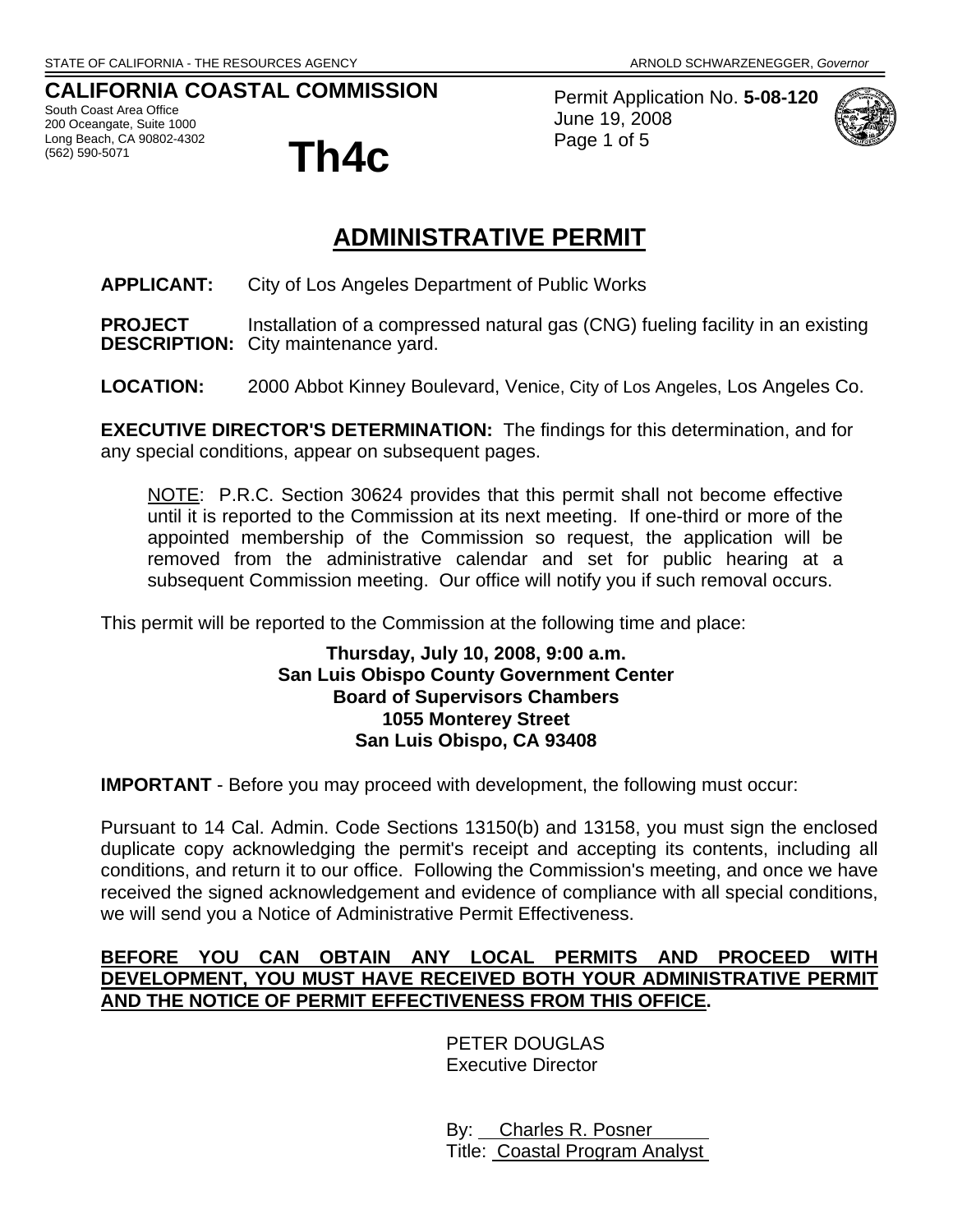#### 5-08-120 Page 2 of 5

### **STANDARD CONDITIONS:**

- 1. Notice of Receipt and Acknowledgment. The permit is not valid and development shall not commence until a copy of the permit, signed by the permittee or authorized agent, acknowledging receipt of the permit and acceptance of the terms and conditions, is returned to the Commission office.
- 2. Expiration. If development has not commenced, the permit will expire two years from the date this permit is reported to the Commission. Development shall be pursued in a diligent manner and completed in a reasonable period of time. Application for extension of the permit must be made prior to the expiration date.
- 3. Interpretation. Any questions of intent or interpretation of any term or condition will be resolved by the Executive Director or the Commission.
- 4. Assignment. The permit may be assigned to any qualified person, provided assignee files with the Commission an affidavit accepting all terms and conditions of the permit.
- 5. Terms and Conditions Run with the Land. These terms and conditions shall be perpetual, and it is the intention of the Commission and the permittee to bind all future owners and possessors of the subject property to the terms and conditions.

### **SPECIAL CONDITIONS:** See Page Four.

**STAFF NOTE:** Pursuant to Section 30601 of the Coastal Act, any major public works project or major energy facility that receives a local coastal development permit from the local government pursuant to the provisions of Coastal Act Section 30600(b) must also obtain a "dual" coastal development permit from the Coastal Commission. The City of Los Angeles Public Works Department approved Local Coastal Development Permit No. 07-05 for the proposed project on March 25, 2008, after a public hearing on March 5, 2008. In this case, the proposed development requires a "dual" coastal development permit issued by the Commission by nature of the proposed CNG fueling station being a major public works facility. The Commission's standard of review for the proposed development is the Chapter 3 policies of the Coastal Act. The City of Los Angeles certified Land Use Plan (LUP) for Venice is advisory in nature and may provide guidance.

### **EXECUTIVE DIRECTOR'S DETERMINATION (continued):**

The Executive Director hereby determines that the proposed development is a category of development which, pursuant to PRC Section 30624, qualifies for approval by the Executive Director through the issuance of an Administrative Permit. Subject to Standard and Special Conditions as attached, said development is in conformity with the provisions of Chapter 3 of the Coastal Act of 1976 and will not have any significant impacts on the environment within the meaning of the California Environmental Quality Act. If located between the nearest public road and the sea, this development is in conformity with the public access and public recreation policies of Chapter 3.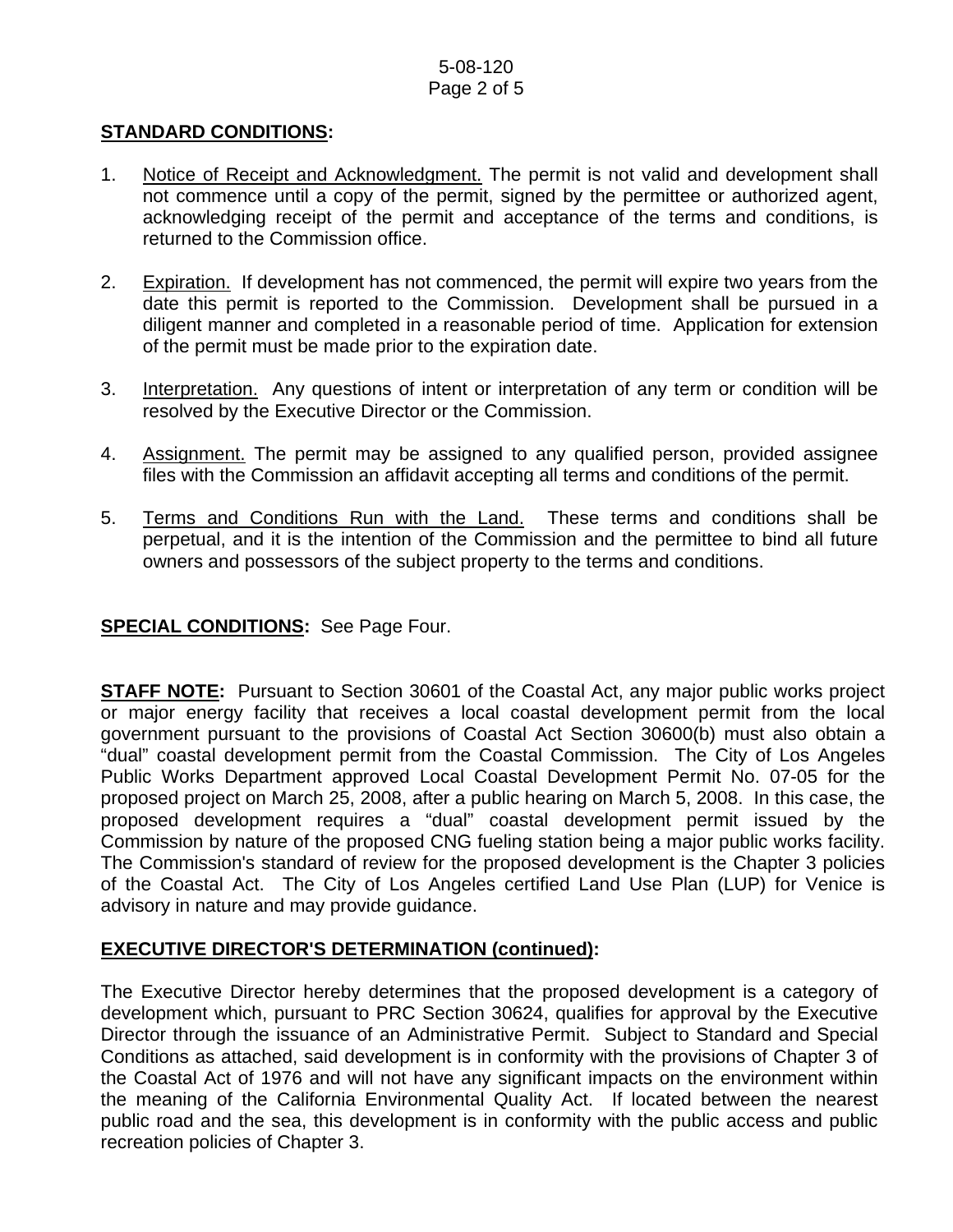#### 5-08-120 Page 3 of 5

# **FINDINGS FOR EXECUTIVE DIRECTOR'S DETERMINATION:**

# **A. Project Description**

The proposed project involves the installation of a compressed natural gas (CNG) fueling facility in an existing City maintenance yard in Venice (See Exhibits). The proposed fueling facility is for City vehicles only (e.g., street sweepers); it is not a public fuel station. The proposed facility will allow for both slow filling (several hours) and fast filling (few minutes) of City vehicles with CNG. The oil house, an existing facility used for storing and dispensing gasoline and oil in the City maintenance yard, will be demolished to make space for the proposed CNG fueling facility.

The City states that the purpose of the proposed project is to meet the South Coast Air Quality Management District's requirement (1190 Series Fleet Rules) that public fleet operators replace high-emission vehicles (e.g., those using diesel and gasoline) with low-emission vehicles (e.g., those using CNG).

Components of the proposed fueling facility include: three CNG storage vessels, an incoming gas meter, a gas dryer to remove moisture from incoming gas, a gas compressor with a control panel to regulate flow of compressed gas, a dual-hose fuel dispenser and high-pressure piping, electrical control panels, manual and automatic safety systems that provide instant shut-down capabilities and reporting, and concrete barriers and bollards to prevent damage to components by vehicles (Exhibit #3).

The existing City maintenance yard where the project is proposed is situated in an established industrial area in southeast Venice, about one-half mile inland of the beach (Exhibit #2). The land use designation for the site, as set forth in the certified City of Los Angeles land Use Plan (LUP) for Venice, is Limited Industry. The industrial zone is surrounded by residential neighborhoods (Exhibit #2).

The proposed project has been reviewed and approved by the City of Los Angeles Department of Public Works, and it will not: a) obstruct public views to or along the coast; b) adversely impact public access to and use of the water; c) adversely impact public recreational use of a public park or beach; or d) otherwise adversely affect recreation, access or the visual resources of the coast. Therefore, the proposed project is consistent with the Chapter 3 policies of the Coastal Act and previous Commission approvals.

# **B. Water Quality**

The proposed work will be occurring in a location where there is a potential for a discharge of polluted runoff from the project site into coastal waters. The storage or placement of construction material, debris, or waste in a location where it could be discharged into coastal waters would result in an adverse effect on the marine environment. To reduce the potential for construction related impacts on water quality, the Commission imposes special conditions requiring, but not limited to, the appropriate storage and handling of construction equipment and materials to minimize the potential of pollutants to enter coastal waters. As conditioned, the Commission finds that the development conforms with Sections 30230 and 30231 of the Coastal Act.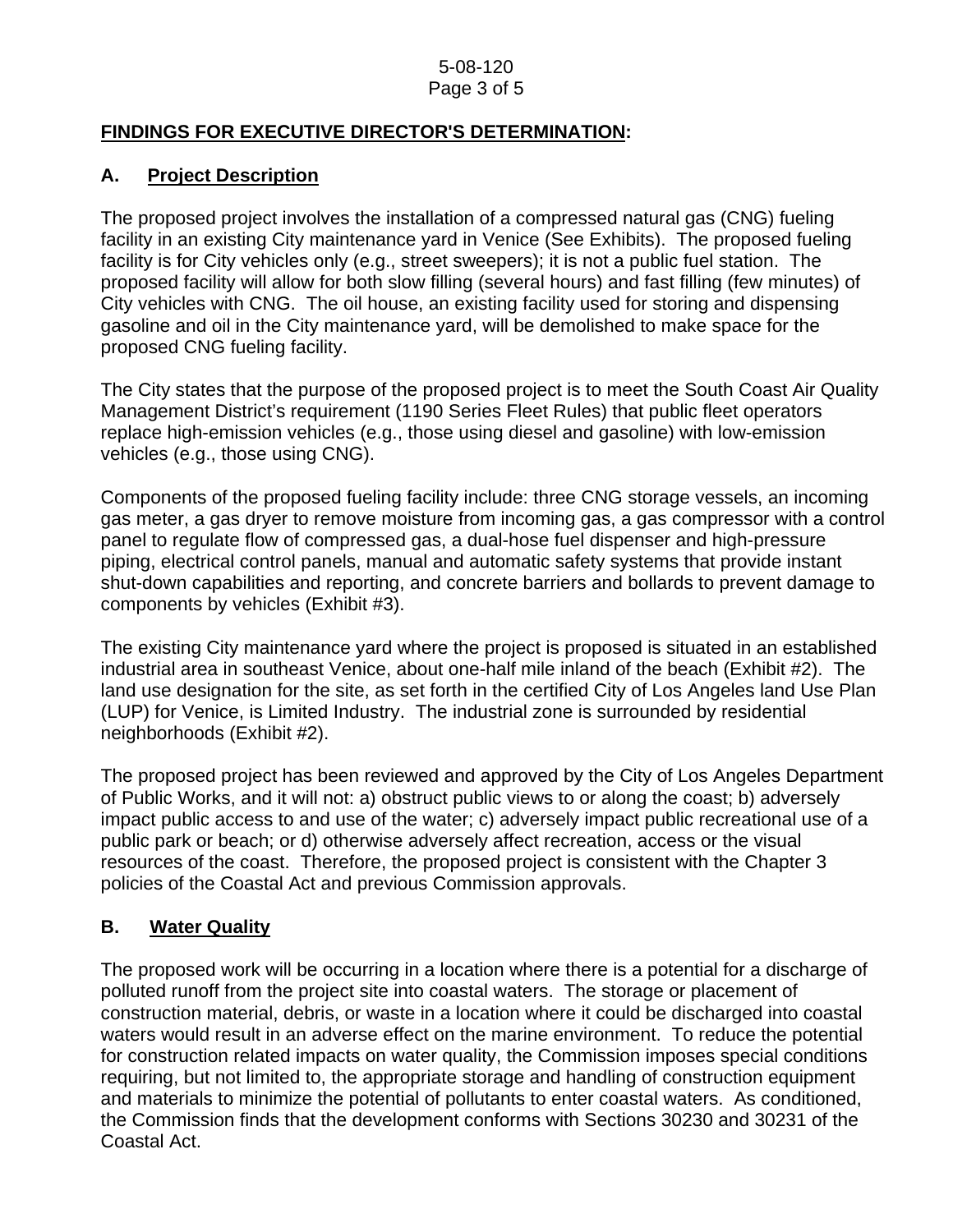# **C. Habitat**

As conditioned, the development will not result in significant degradation of adjacent habitat, recreation areas, or parks and is compatible with the continuance of those habitat, recreation, or park areas. Therefore, the Commission finds that the project, as conditioned, conforms with Section 30240(b) of the Coastal Act.

# **D. Public Access and Recreation**

The proposed development, as conditioned, does not interfere with public recreational use of coastal resources, and will not have any new adverse impact on public access to the coast or to nearby recreational facilities. The proposed development, as conditioned, protects coastal areas suited for recreational activities. Therefore, the Commission finds that the proposed development, as conditioned, is in conformity with Sections 30210 through 30214, Sections 30220 through 30224, and Section 30252 of the Coastal Act regarding the protection of public access and the promotion of public recreational opportunities.

# **E. Local Coastal Program**

A coastal development permit is required from the Commission because the proposed development is a major public works facility. The Commission's standard of review for the proposed development is the Chapter 3 policies of the Coastal Act. The City of Los Angeles certified Land Use Plan (LUP) for Venice is advisory in nature and may provide guidance. The Commission certified the City of Los Angeles LUP for Venice on June 14, 2001. As conditioned, the proposed development is consistent with Chapter 3 of the Coastal Act and with the certified LUP for the area.

# **F. California Environmental Quality Act (CEQA)**

As conditioned, there are no feasible alternatives or feasible mitigation measures available which would substantially lessen any significant adverse effect which the activity may have on the environment. Therefore, the Commission finds that the proposed project, as conditioned to mitigate the identified impacts, is the least environmentally damaging feasible alternative and can be found consistent with the requirements of the Coastal Act to conform to CEQA.

# **SPECIAL CONDITIONS:**

### **1. Permit Compliance**

 All development must occur in strict compliance with the proposal as set forth in the application for permit, subject to any special conditions. Any deviation from the approved plans must be submitted for review by the Executive Director to determine whether an amendment to this coastal development permit is required.

### **2. Disposal of Hazardous Materials – Oil House Demolition**

In order to prevent the discharge of contaminated runoff into water bodies, no washing or rinsing of the excavated materials is permitted at the site. The fuel tank, pipes and any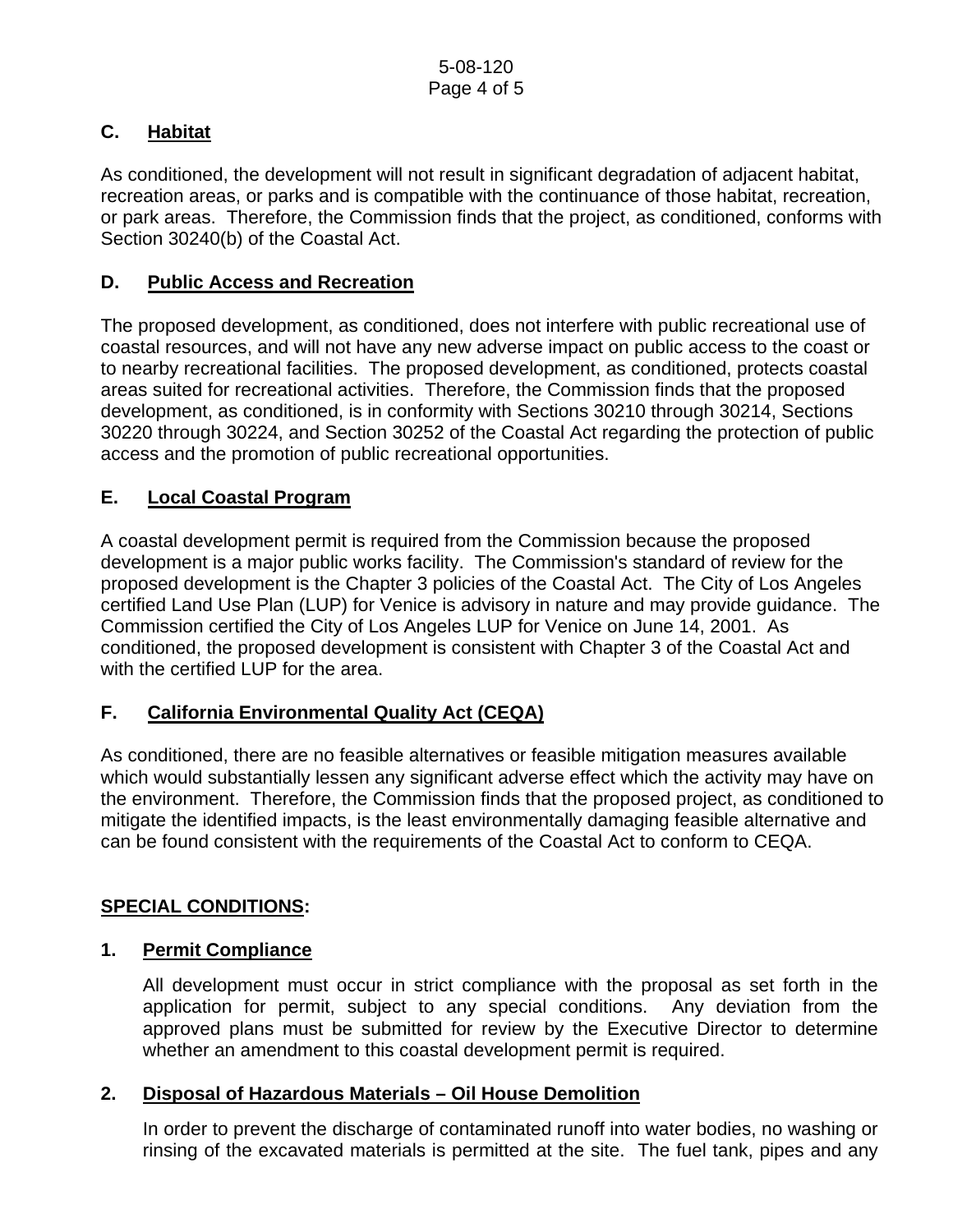# 5-08-120

### Page 5 of 5

contaminated soil shall be removed from the project site and disposed of at an approved hazardous materials facility as soon as possible after excavation and testing.

# **3. Construction Responsibilities and Debris Removal**

By acceptance of this permit, the permittee agrees that the permitted development shall be conducted in a manner that protects water quality pursuant to the implementation of the following (BMPs) Best Management Practices.

- a) No construction materials, demolition materials, equipment, debris, or waste will be placed or stored where it may be subject to wind or rain erosion and dispersion.
- b) Stabilize any stockpiled fill with plastic covers or other appropriate cover, and close and stabilize open trenches as soon as possible.
- c) Erosion control/sedimentation Best Management Practices (BMPs) shall be used to control sedimentation impacts to coastal waters during construction. BMPs shall include, but are not limited to: placement of sand bags around drainage inlets to prevent runoff/sediment transport into the storm drain system.
- d) Spill prevention and control measures shall be implemented to ensure the proper handling, storage, and application of petroleum products and other construction materials. These shall include a designated fueling and vehicle maintenance area with appropriate berms and protection to prevent any spillage of gasoline or related petroleum products or contact with runoff. It shall be located as far away from the receiving waters and storm drain inlets as possible.
- e) Any spills of construction equipment fluids or other hazardous materials shall be immediately contained on-site and disposed of in an environmentally safe manner as soon as possible.
- f) Washout from concrete trucks shall be disposed of at a location not subject to runoff and more than fifty feet away from all stormdrains, open ditches and surface waters.
- g) All trash generated by construction activities within the project area shall be disposed of at the end of each day, or as soon as possible.
- h) All grading and excavation areas shall be properly covered and sandbags and/or ditches shall be used to prevent runoff from leaving the site, and measures to control erosion must be implemented at the end of each day's work.

# **ACKNOWLEDGMENT OF PERMIT RECEIPT/ACCEPTANCE OF CONTENTS:**

\_\_\_\_\_\_\_\_\_\_\_\_\_\_\_\_\_\_\_\_\_\_\_\_\_\_\_\_ \_\_\_\_\_\_\_\_\_\_\_\_\_\_\_\_\_\_\_\_\_\_

I/We acknowledge that I/we have received a copy of this permit and have accepted its contents including all conditions.

Applicant's Signature **Date of Signing**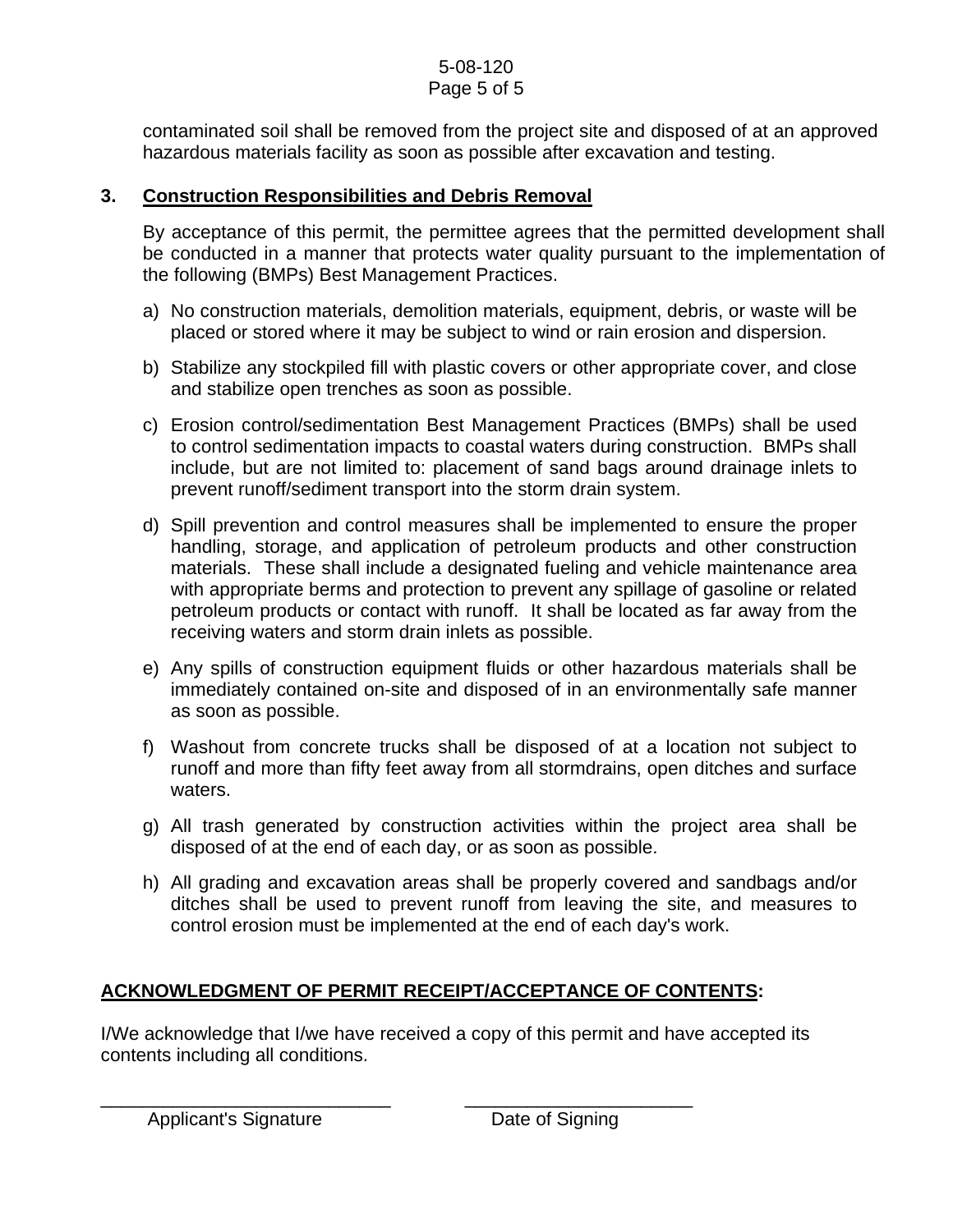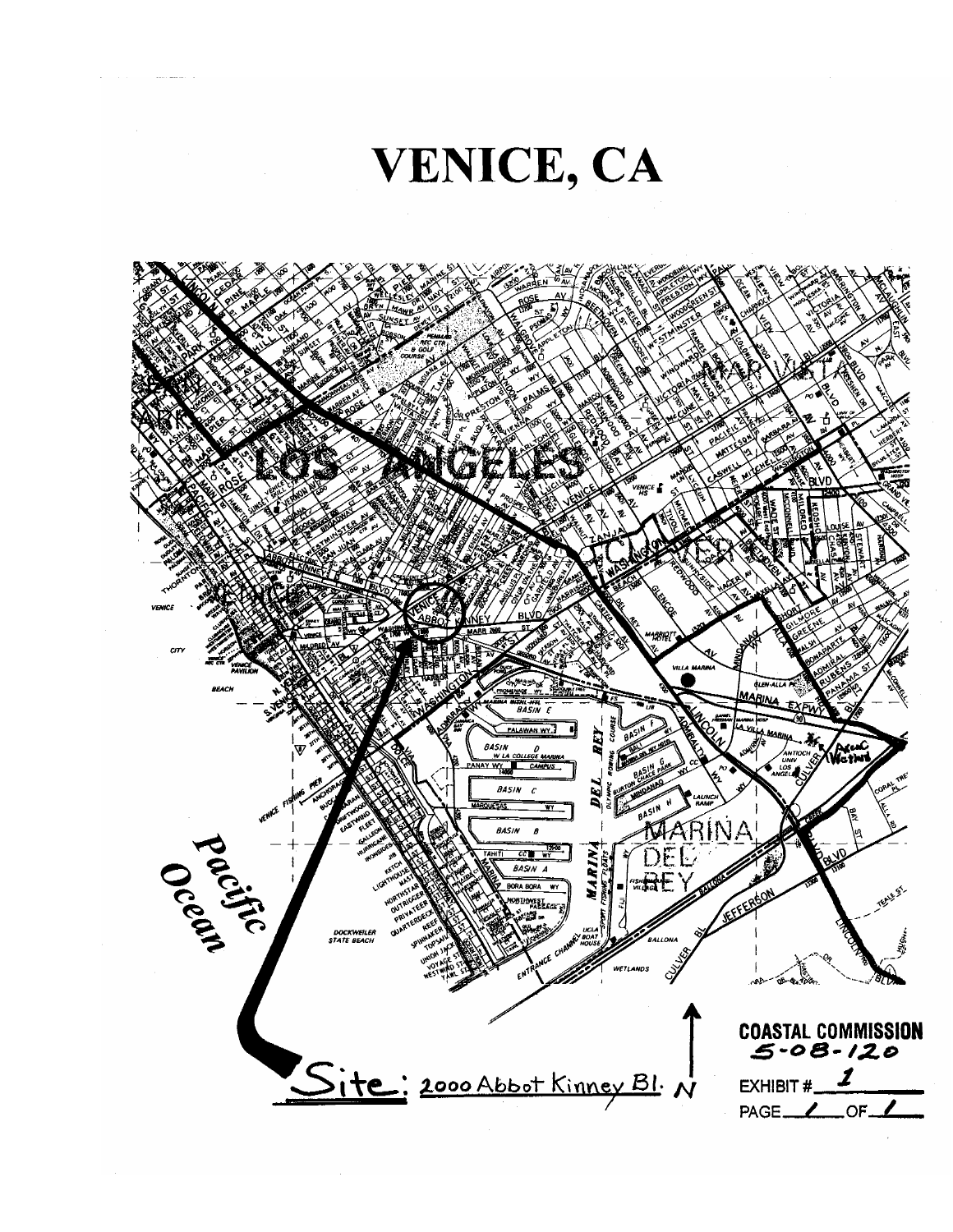